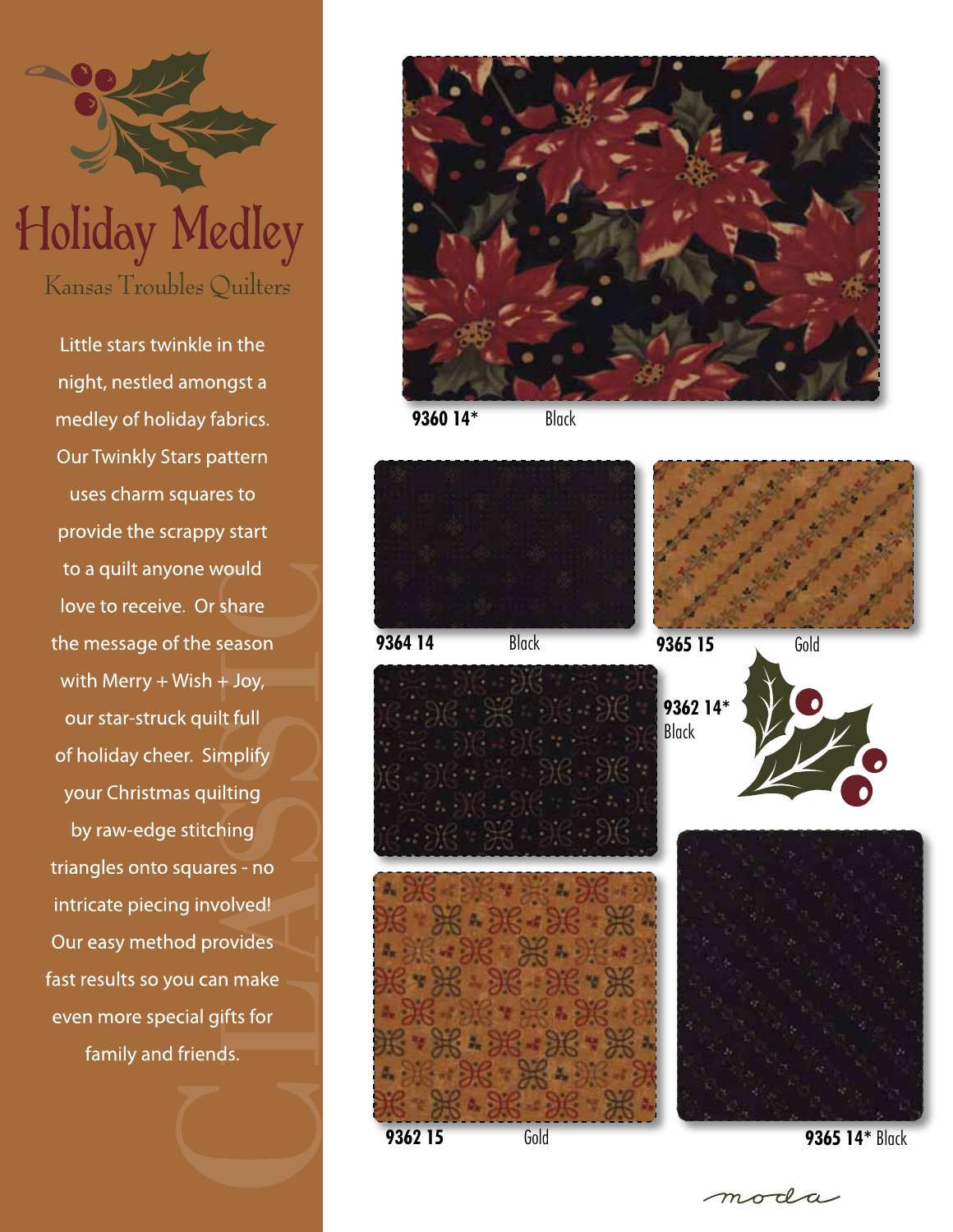

Classic 22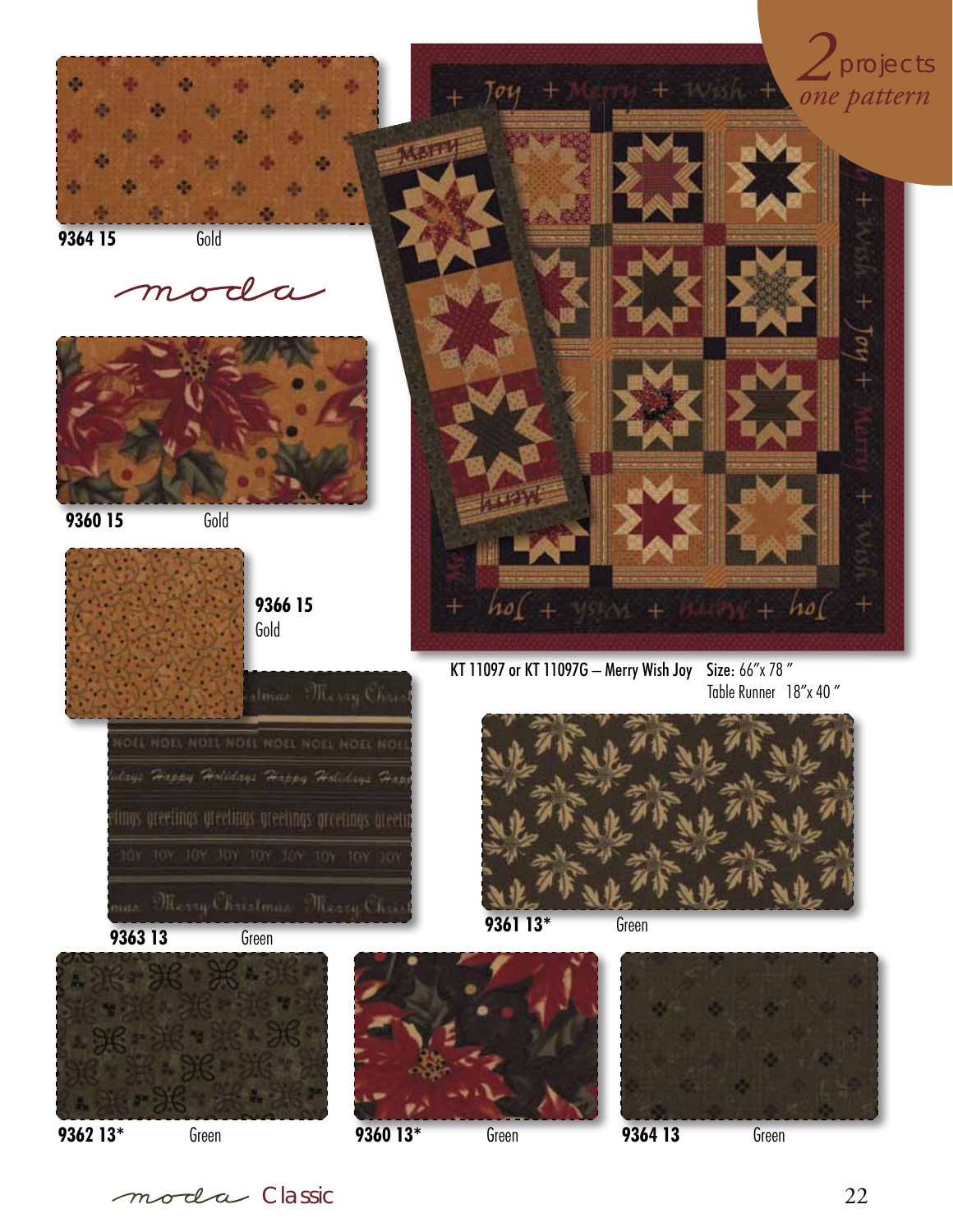